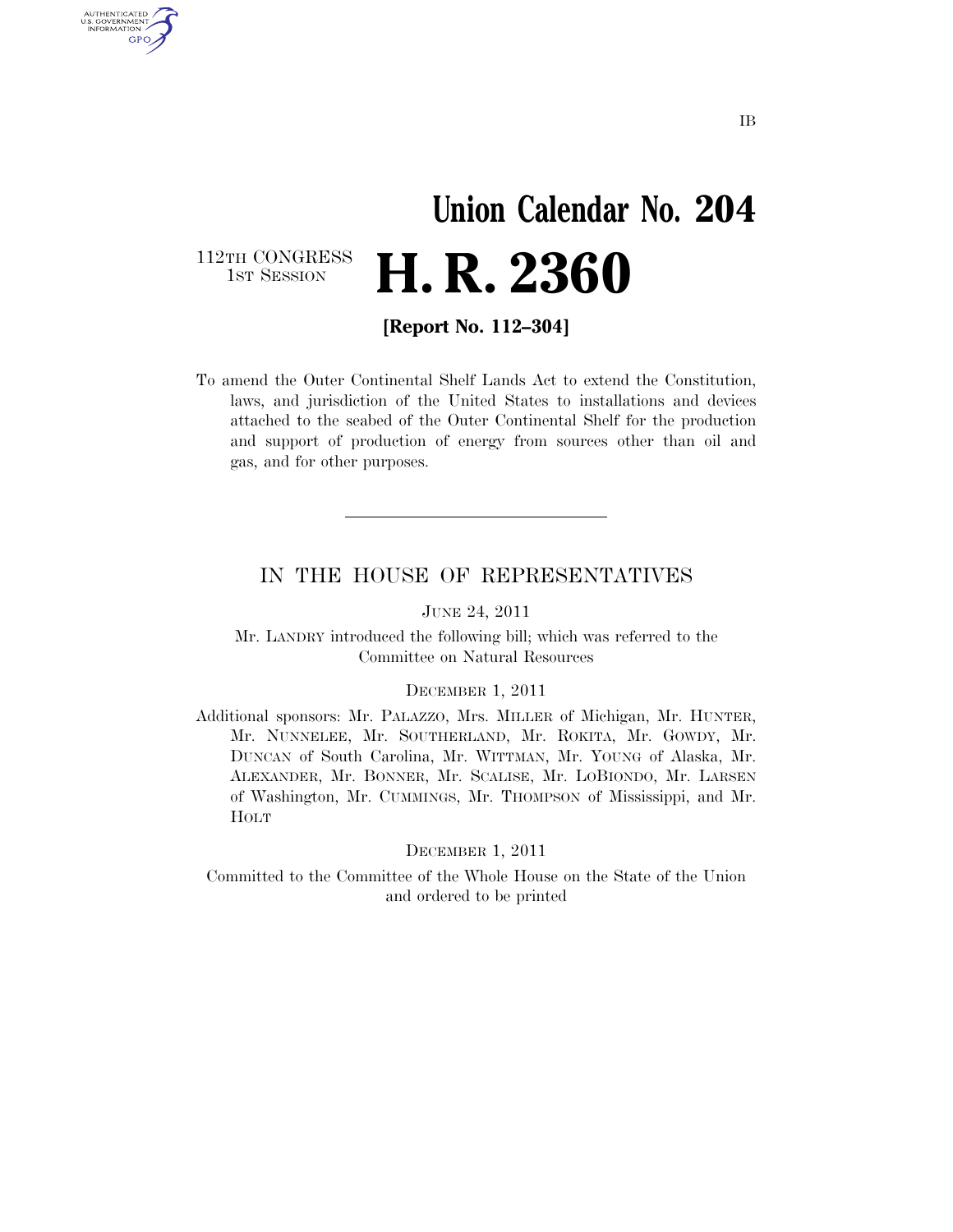### **A BILL**

2

To amend the Outer Continental Shelf Lands Act to extend the Constitution, laws, and jurisdiction of the United States to installations and devices attached to the seabed of the Outer Continental Shelf for the production and support of production of energy from sources other than oil and gas, and for other purposes.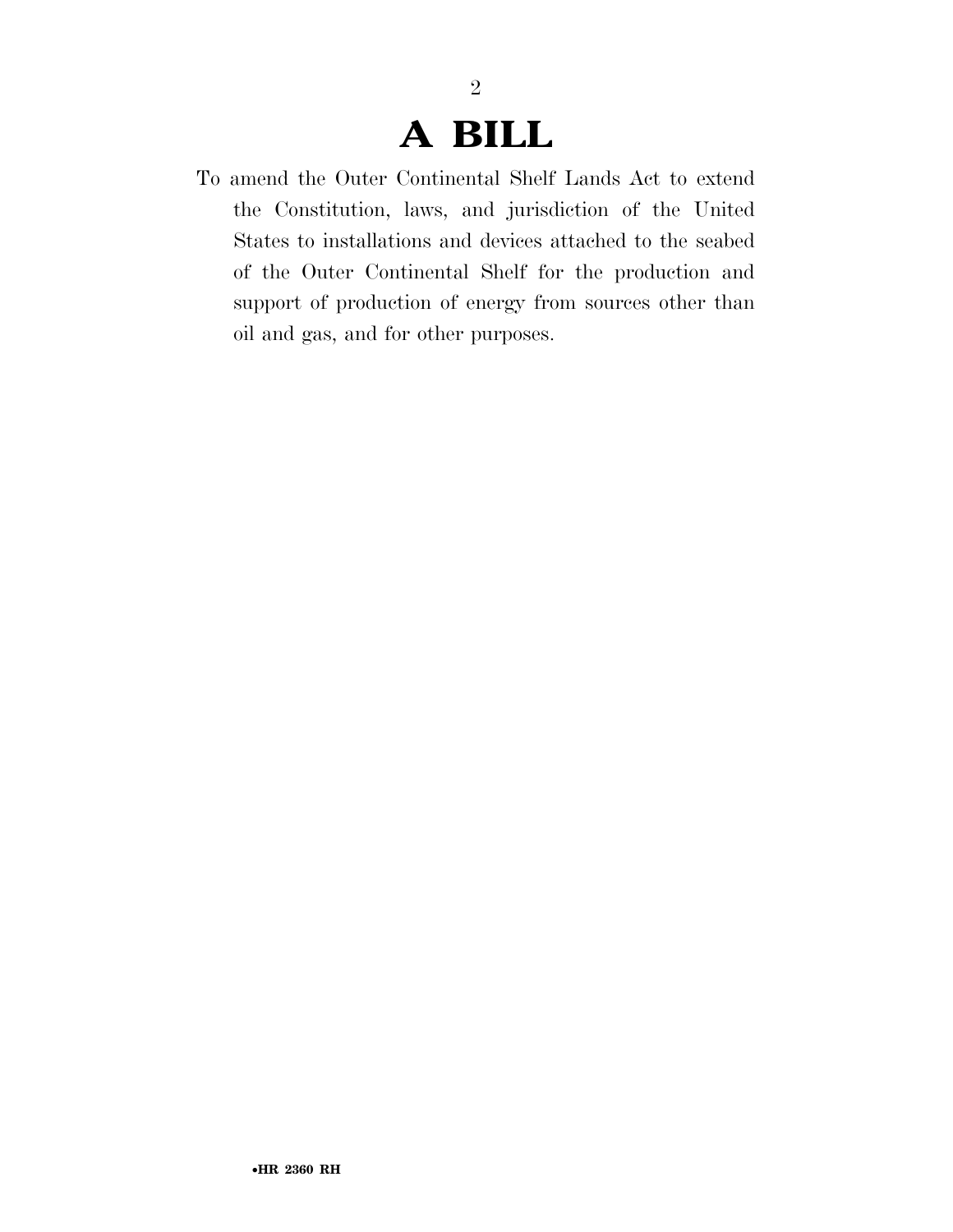| $\mathbf{1}$   | Be it enacted by the Senate and House of Representa-         |
|----------------|--------------------------------------------------------------|
| $\overline{2}$ | tives of the United States of America in Congress assembled, |
| 3              | <b>SECTION 1. SHORT TITLE.</b>                               |
| $\overline{4}$ | This Act may be cited as the "Providing for Our              |
| 5              | Workforce and Energy Resources Act" or the "POWER"           |
| 6              | $\text{Act}$ ".                                              |
| 7              | SEC. 2. EXTENSION OF CONSTITUTION, LAWS, AND JURIS-          |
| 8              | DICTION OF THE UNITED STATES TO ENERGY                       |
| 9              | FACILITIES AND DEVICES ON THE OUTER                          |
| 10             | CONTINENTAL SHELF.                                           |
| 11             | Section $4(a)(1)$ of the Outer Continental Shelf Lands       |
| 12             | Act $(43 \text{ U.S.C. } 1333(a)(1))$ is amended by-         |
| 13             | (1) inserting "or producing or supporting pro-               |
| 14             | duction of energy from sources other than oil and            |
| 15             | gas" after "therefrom";                                      |
| 16             | $(2)$ inserting "or transmitting such energy"                |
| 17             | after "transporting such resources"; and                     |
| 18             | (3) inserting "and other energy" after "That                 |
| 19             | mineral".                                                    |